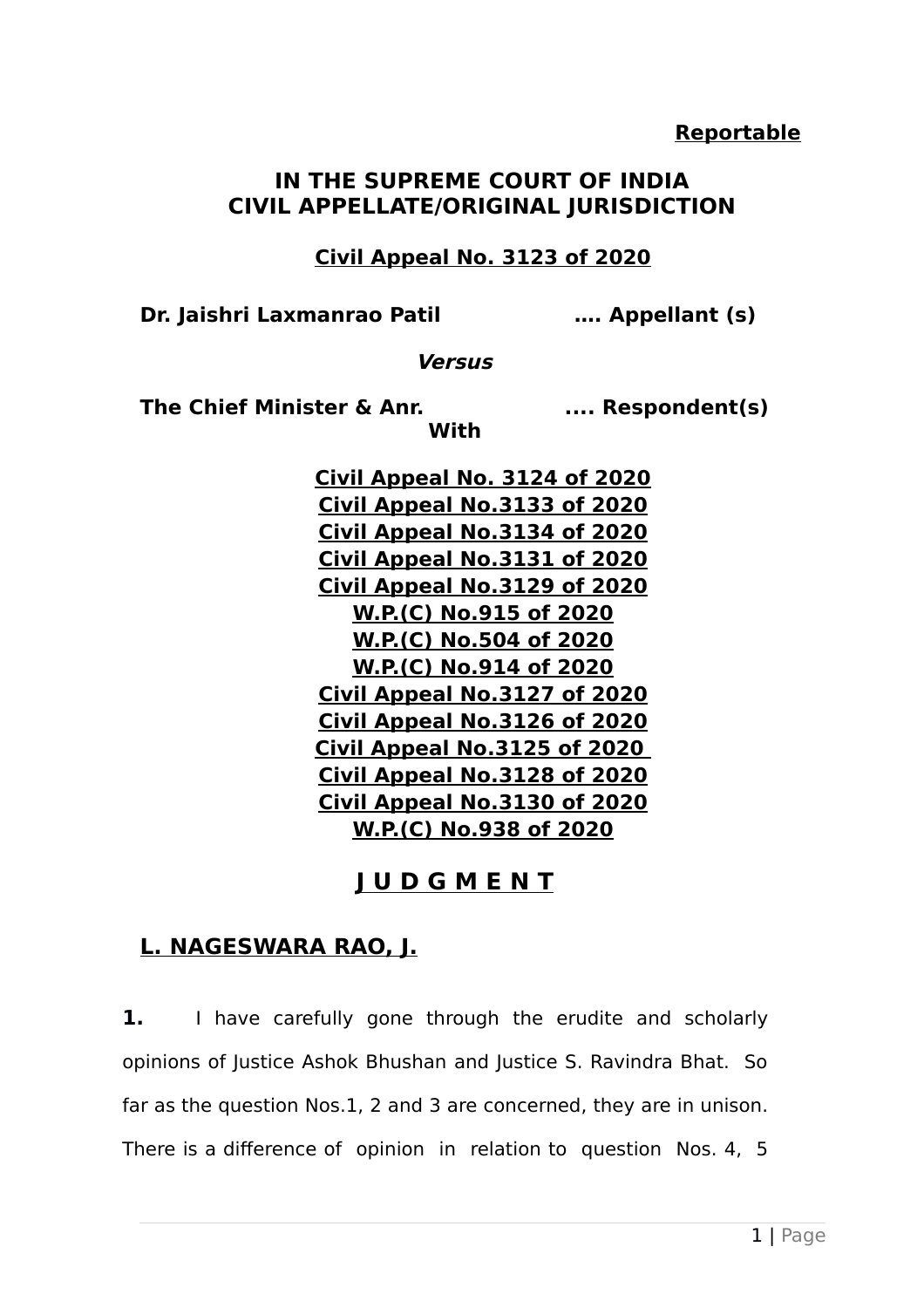and 6. I am in agreement with the opinion of Justice Ashok Bhushan in respect of question Nos.1, 2 and 3. As these issues have been dealt with exhaustively by Justice Ashok Bhushan, I do not have anything further to add.

**2.** Question Nos.4, 5 and 6 pertain to the interpretation of Article 342 A of the Constitution of India. On these questions, I am unable to persuade myself to accept the conclusion reached by Justice Ashok Bhushan. I agree with the denouement of the judgment of Justice S. Ravindra Bhat on issue Nos.4, 5 and 6.

**3.** In view of the cleavage of opinion on the interpretation of Article 342 A of the Constitution, it is my duty to give reasons for my views in accord with the judgment of Justice S. Ravindra Bhat. In proceeding to do so, I am not delving into those aspects which have been dealt with by him.

**4.** Article 342 A which falls for interpretation is as follows: -

**342 A. Socially and educationally backward classes.** — (1) The President may with respect to any State or Union territory, and where it is a State, after consultation with the Governor thereof, by public notification, specify the socially and educationally backward classes which shall for the purposes of this Constitution be deemed to be socially and educationally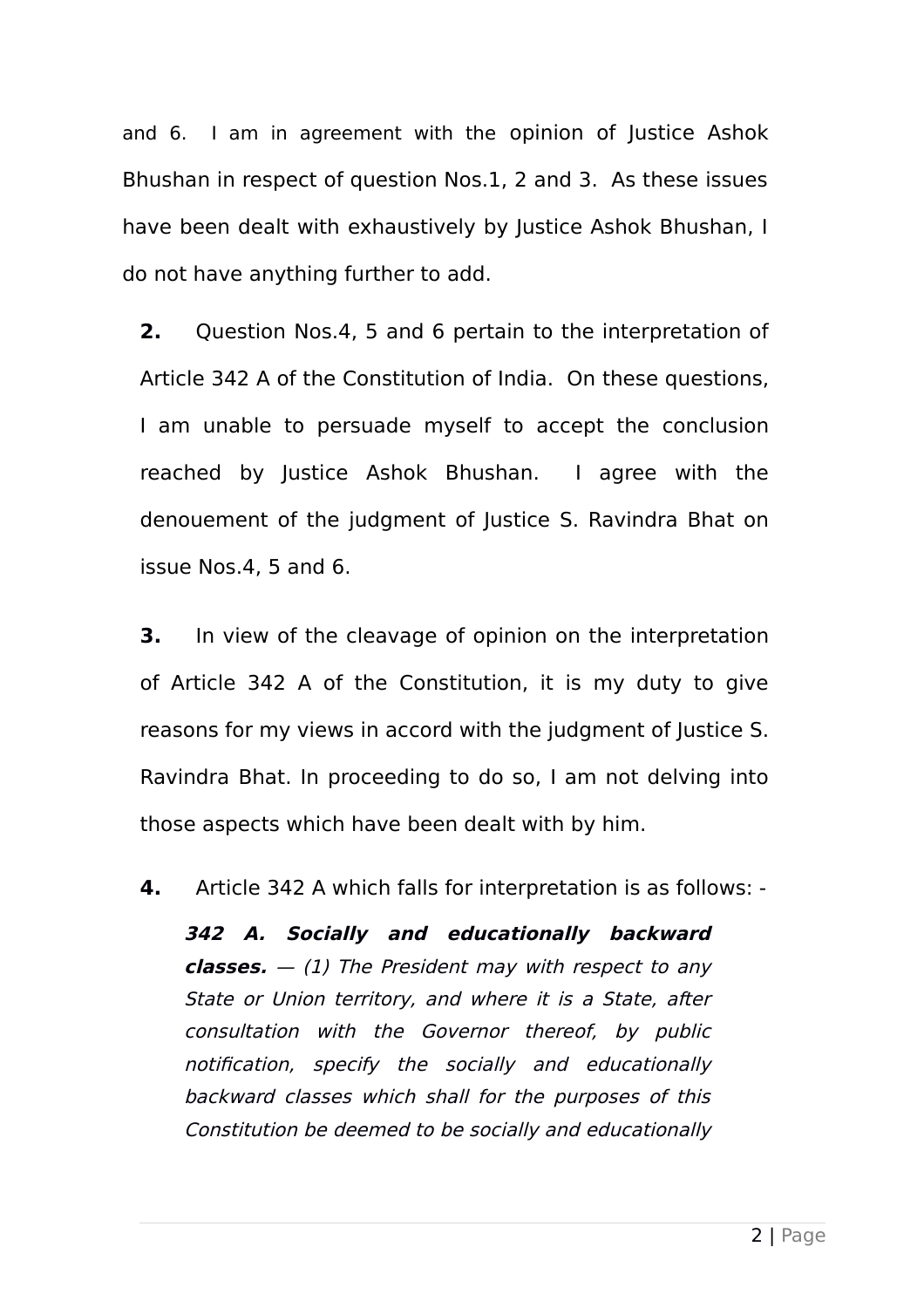backward classes in relation to that State or Union territory, as the case may be.

(2) Parliament may by law include in or exclude from the Central List of socially and educationally backward classes specified in a notification issued under clause (1) any socially and educationally backward class, but save as aforesaid a notification issued under the said clause shall not be varied by any subsequent notification.

**5.** Article 366 (26 C) which is also relevant is as under: -

**366. Definitions.** Unless the context otherwise requires, the following expressions have the meanings hereby respectively assigned to them, that is to say—

**xx xx xx xx xx** [(26C) *―*socially and educationally backward classes means such backward classes as are so deemed under article 342 A for the purposes of this Constitution;]

**6.** Before embarking upon the exercise of construing the above Articles, it is necessary to refer to the cardinal principles of interpretation of the Constitution. Constitution is intended to endure for ages to come, and, consequently to be adapted to the various crises of human affairs. We must not forget that it is the Constitution we are expounding<sup>[1](#page-2-0)</sup>. The Constitution is a living and organic document which requires to be construed broadly and liberally. I am reminded of

<span id="page-2-0"></span><sup>1</sup> McCulloch v. Maryland, 17 U.S. 316 (1819)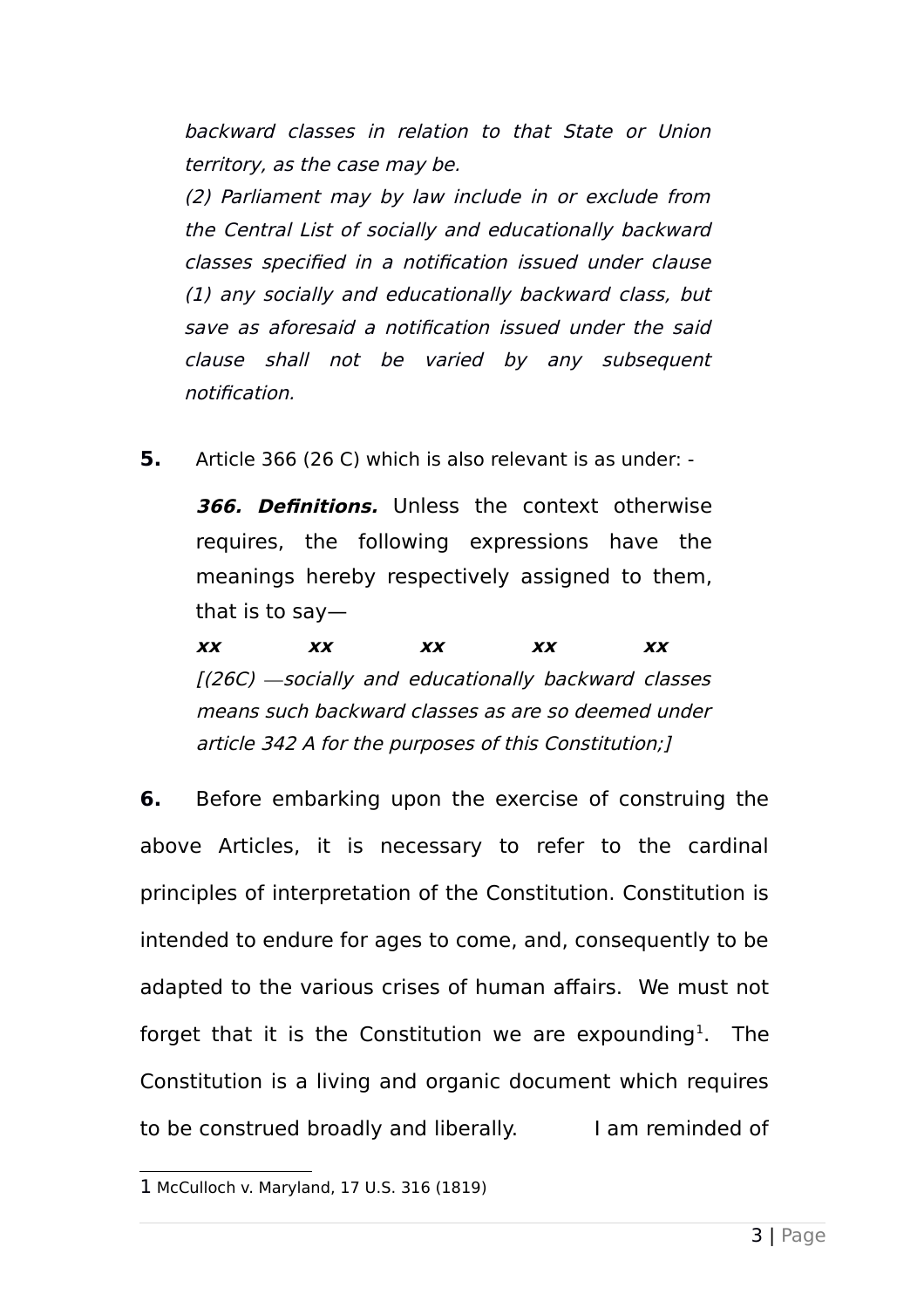the word of caution by Benjamin Cardozo who said that "a Judge is not a knight errant roaming at will in pursuit of his own ideal of beauty or of goodness. Judge is not to innovate at pleasure".<sup>[2](#page-3-0)</sup> Rules which are applied to the interpretation of other statutes, apply to the interpretation of the Constitution<sup>[3](#page-3-1)</sup>. It may be desirable to give a broad and generous construction to the constitutional provisions, but while doing so the rule of "plain meaning" or "literal" interpretation, which remains "the primary rule", has also to be kept in mind. In fact, the rule of "literal construction" is the safe rule even while interpreting the Constitution unless the language used is contradictory, ambiguous, or leads really to absurd results<sup>[4](#page-3-2)</sup>. The duty of the judicature is to act upon the true intention of the legislature, the *mens* or sententia legis. (See: **G. Narayanaswami v. G. Pannerselvam[5](#page-3-3) , South Asia Industries Private Ltd v. S. Sarup Singh and others [6](#page-3-4) , Institute of Chartered Accountants of India v. Price Waterhouse [7](#page-3-5) and J.P. Bansal v. State of Rajasthan [8](#page-3-6) )**. The first and primary rule

- <span id="page-3-2"></span>4 Kuldip Nayar v. Union of India, (2006) 7 SCC 1
- <span id="page-3-3"></span>5 (1972) 3 SCC 717
- <span id="page-3-4"></span>6 1965 SCR (3) 829
- <span id="page-3-5"></span>7 (1997) 6 SCC 312
- <span id="page-3-6"></span>8 (2003) 5 SCC 134

<span id="page-3-0"></span><sup>2</sup> Beniamin Cardozo, the Nature of Judicial Process, (New Haven: Yale University Press, 13th Edn., 1946), 141.

<span id="page-3-1"></span><sup>3</sup> Re the Central Provinces and Berar Sales of Motor Spirit and Lubricants Taxation Act, 1938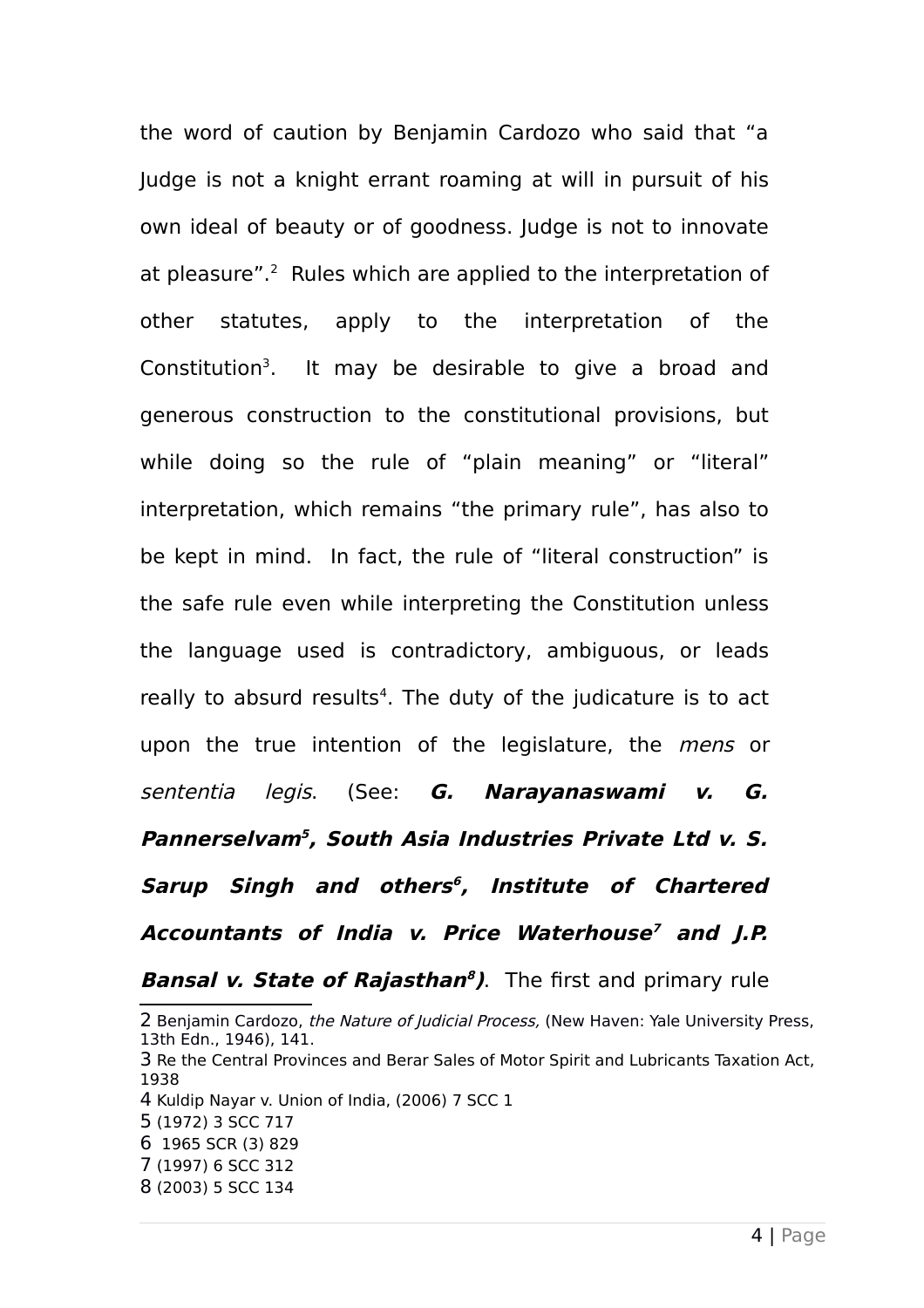of construction is that the intention of the legislature must be found in the words used by the legislature itself<sup>[9](#page-4-0)</sup>. . Oliver Wendell Holmes Jr. has famously said in a letter, "I do not care what their intention was. I only want to know what the words mean. $"^{10}$  $"^{10}$  $"^{10}$  If the language of the meaning of the statute is plain, there is no need for construction as legislative intention is revealed by the apparent meaning<sup>[11](#page-4-2)</sup>. Legislative intent must be primarily ascertained from the language used in statute itself. [12](#page-4-3)

**7.** In his book *Purposive Interpretation in Law*,<sup>[13](#page-4-4)</sup> Aharon Barak says that constitutional language like the language of any legal text plays a dual role. On the one hand, it sets the limits of interpretation. The language of the Constitution is not clay in the hands of the interpreter, to be molded as he or she sees fit. A Constitution is neither a metaphor nor a nonbinding recommendation. On the other hand, the language of the Constitution is a source for its purpose. There are other sources, to be sure, but constitutional language is an important and highly credible source of information. The fact

<span id="page-4-0"></span><sup>9</sup> Kanai Lal Sur v. Paramnidhi Sadhukhan, 1958 (1) SCR 360

<span id="page-4-1"></span><sup>10</sup> Cited in Felix Frankfurter, Some Reflections on the Reading of Statutes, Columbia Law Review, Vol. 47, No. 4, 527-546 (1947), 538.

<span id="page-4-2"></span><sup>11</sup> Adams Express Company v. Commonwealth of Kentucky, 238 US 190 (1915)

<span id="page-4-3"></span><sup>12</sup> United States v. Goldenberg, 168 US 95 (1897)

<span id="page-4-4"></span><sup>13</sup> Aharon Barak, Purposive Interpretation in Law, (Sari Bashi transl.), (Princeton: Princeton University Press, 2005).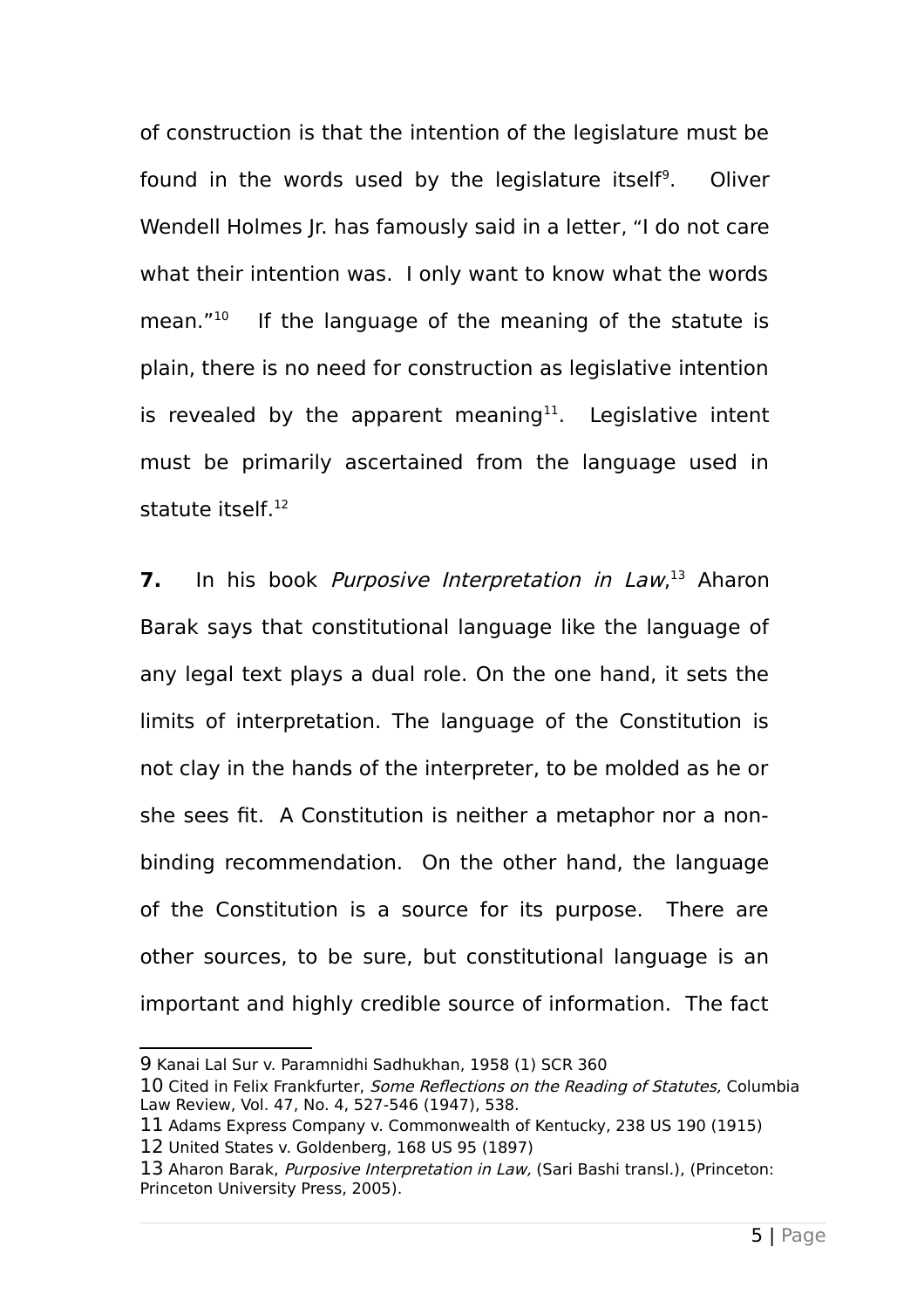that we may learn the purpose of a Constitution from sources external to it does not mean that we can give a Constitution a meaning that is inconsistent with its explicit or implicit language. Interpretation cannot create a new constitutional text. Talk of Judges amending the Constitution through their interpretation of the Constitution is just a metaphor. The claim that a constitutional text limits but does not command is true only for the limited number of cases in which, after exhausting all interpretive tools, we can still extract more than one legal meaning from the constitutional language and must therefore leave the final decision to judicial discretion. In these exceptional cases, language provides a general direction but does not draw a precise map of how to reach the destination. Usually, however, constitutional language sets not only the limits of interpretation, but also its specific content. $^{14}$  $^{14}$  $^{14}$ 

**8.** It is a cardinal principle applicable to all kinds of statutes that you may not for any reason attach to a statutory provision a meaning which the words of that provision cannot reasonably bear. If they are capable of more than one meaning, then you can choose between these

<span id="page-5-0"></span><sup>14</sup> Id, 374-375.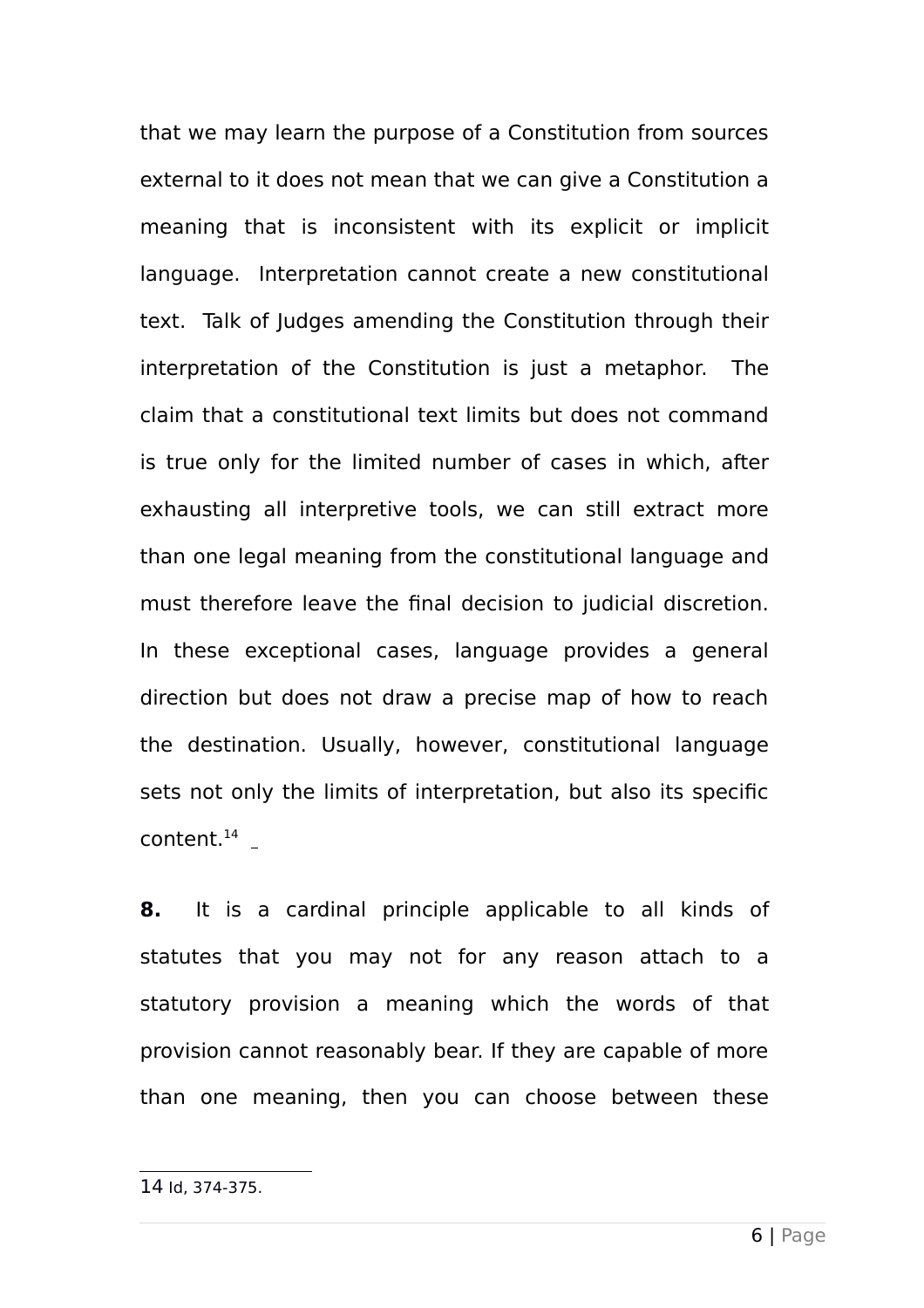meanings, but beyond that the Court must not go.<sup>[15](#page-6-0)</sup> Lord Parker, CJ observed in **R. v. Oakes [16](#page-6-1)** there is no ground for reading in words according to what may be 'the supposed intention of Parliament'.

**9.** Justice Ashok Bhushan in his opinion at para 346 rightly held that the elementary principle of interpreting the Constitution or a statute is to look into the words used in the statute and when the language is clear, the intention of the legislature is to be gathered from the language used. He further opined that aid to interpretation is resorted to only when there is some ambiguity in words or expression used in the statute. Justice Bhushan in **State (NCT of Delhi) v. Union of India [17](#page-6-2)** held that the constitutional interpretation has to be purposive taking into consideration the need of the times and constitutional principles. The intent of framers of the Constitution and object and purpose of constitutional amendment always throw light on the constitutional provisions but for interpreting a particular constitutional provision, the constitutional scheme and the express language employed cannot be given a go-by. He further held that the purpose and intent of the constitutional provisions

<span id="page-6-0"></span><sup>15</sup> Jones v D.P.P. [1962] AC. 635

<span id="page-6-1"></span><sup>16</sup> [1959] 2 Q.B. 350

<span id="page-6-2"></span><sup>17</sup> (2018) 8 SCC 501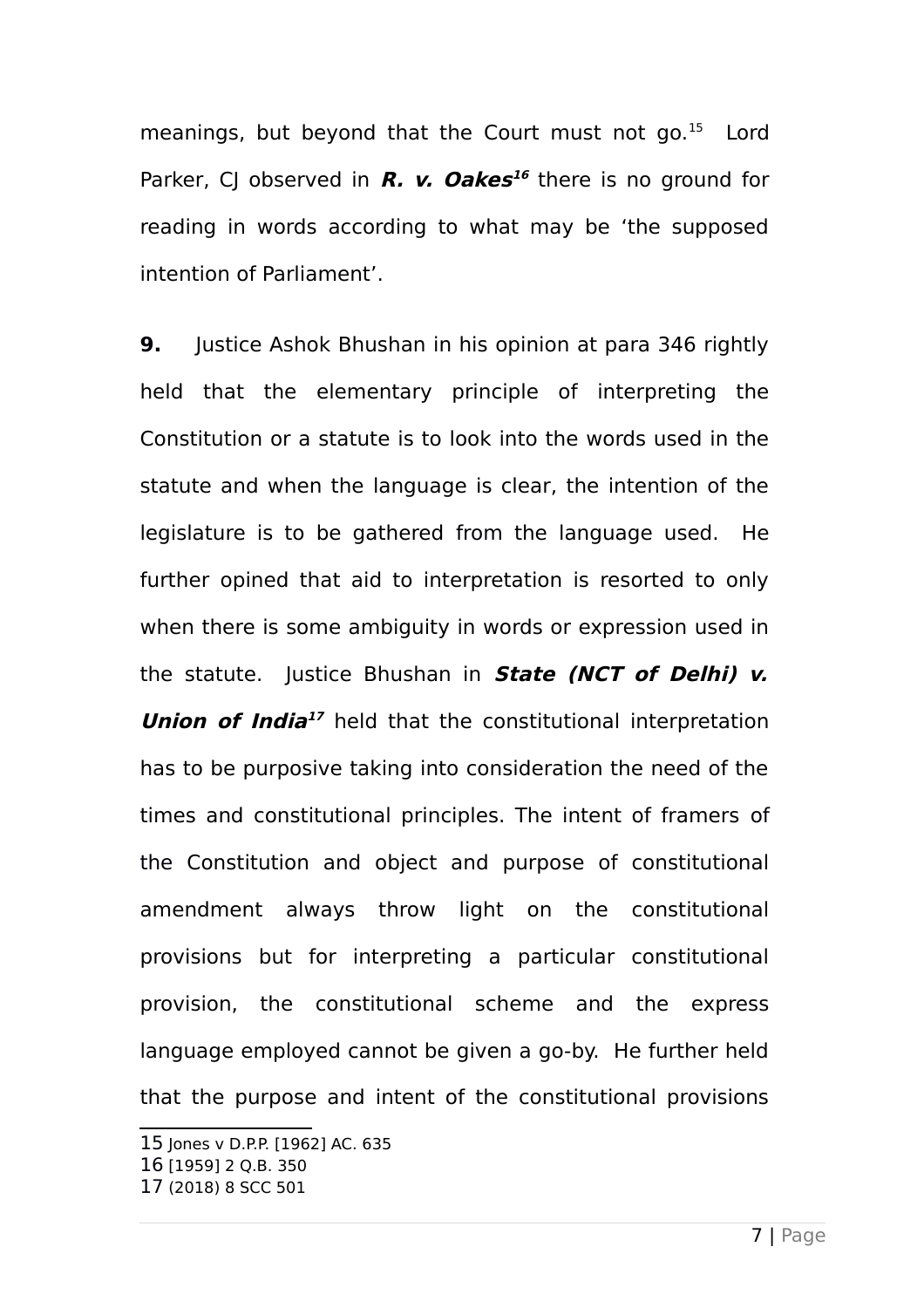have to be found from the very constitutional provisions which are up for interpretation.

**10.** In the 183rd Report of the Law Commission of India, Justice M. Jagannadha Rao observed that a statute is a will of legislature conveyed in the form of text. It is well settled principle of law that as a statute is an edict of the legislature, the conventional way of interpreting or construing the statute is to see the intent of the legislature. The intention of legislature assimilates two aspects. One aspect carries the concept of 'meaning' i.e. what the word means and another aspect conveys the concept of 'purpose' and 'object' or 'reason' or 'approach' pervading through the statute. The process of construction, therefore, combines both liberal and purposive approaches. However, necessity of interpretation would arise only where a language of the statutory provision is ambiguous, not clear or where two views are possible or where the provision gives a different meaning defeating the object of the statute. He supported his view by referring to two judgments of this Court in **R.S. Nayak v. A.R. Antulay [18](#page-7-0)** and **Grasim Industries Ltd. v. Collector of Customs, Bombay [19](#page-7-1) .** It was held in **R.S. Nayak** (supra) that the

<span id="page-7-0"></span><sup>18</sup> (1984) 2 SCC 183

<span id="page-7-1"></span><sup>19</sup> (2002) 4 SCC 297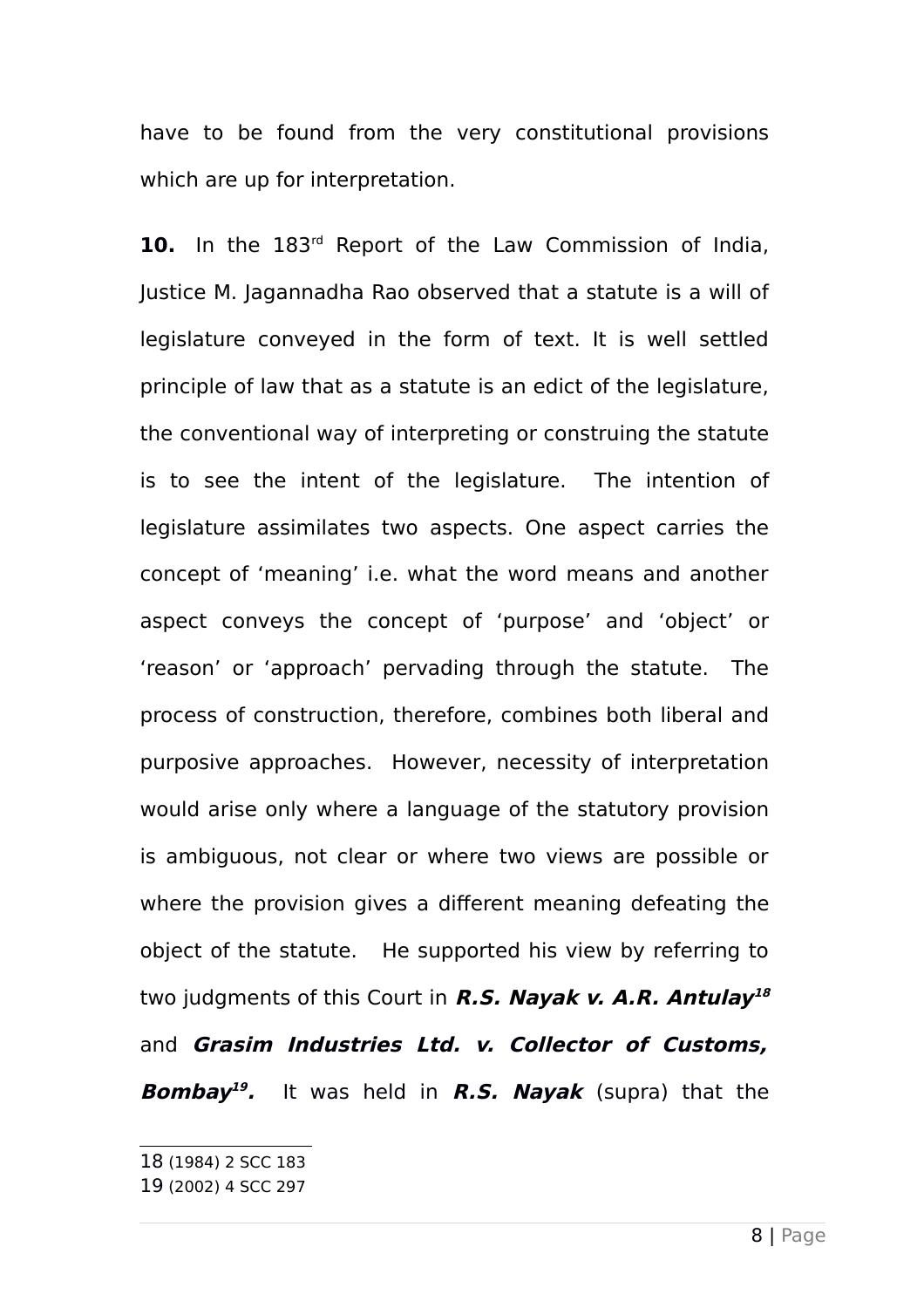plainest duty of the Court is to give effect to the natural meaning of the words used in the provision if the words of the statute are clear and unambiguous.

**11.** The words of a statute, when there is a doubt about their meaning, are to be understood in the sense in which they best harmonise between the subject of the enactment and the object which the legislature has used. Their meaning is found not so much in a strictly grammatical or etymological propriety of language, nor even in its popular use, as in the subject or in the occasion on which they are used, and the object to be attained.[20](#page-8-0)

**12.** It is a recognised rule of interpretation of statutes that the expressions used therein should ordinarily be understood in a sense in which they best harmonise with the object of the statute, and which effectuate the object of the legislature $^{21}$  $^{21}$  $^{21}$ . However, the object-oriented approach cannot be carried to the extent of doing violence to the plain language used by rewriting the section or structure words in place of the actual words used by the legislature<sup>[22](#page-8-2)</sup>. The logical corollary that flows from the judicial pronouncements and opinion of 20 Workmen of Dimakuchi Tea Estate v Managenment of Dimakuchi Tea Estate, 1958 SCR 1156 21 M/s New India Sugar Mills Ltd v. Commissioner of Sales Tax, Bihar 1963 SCR Supl. (2) 459

<span id="page-8-2"></span><span id="page-8-1"></span><span id="page-8-0"></span>22 C. I. T v. N. C. Budharaja and Co. 1994 SCC Supl. (1) 280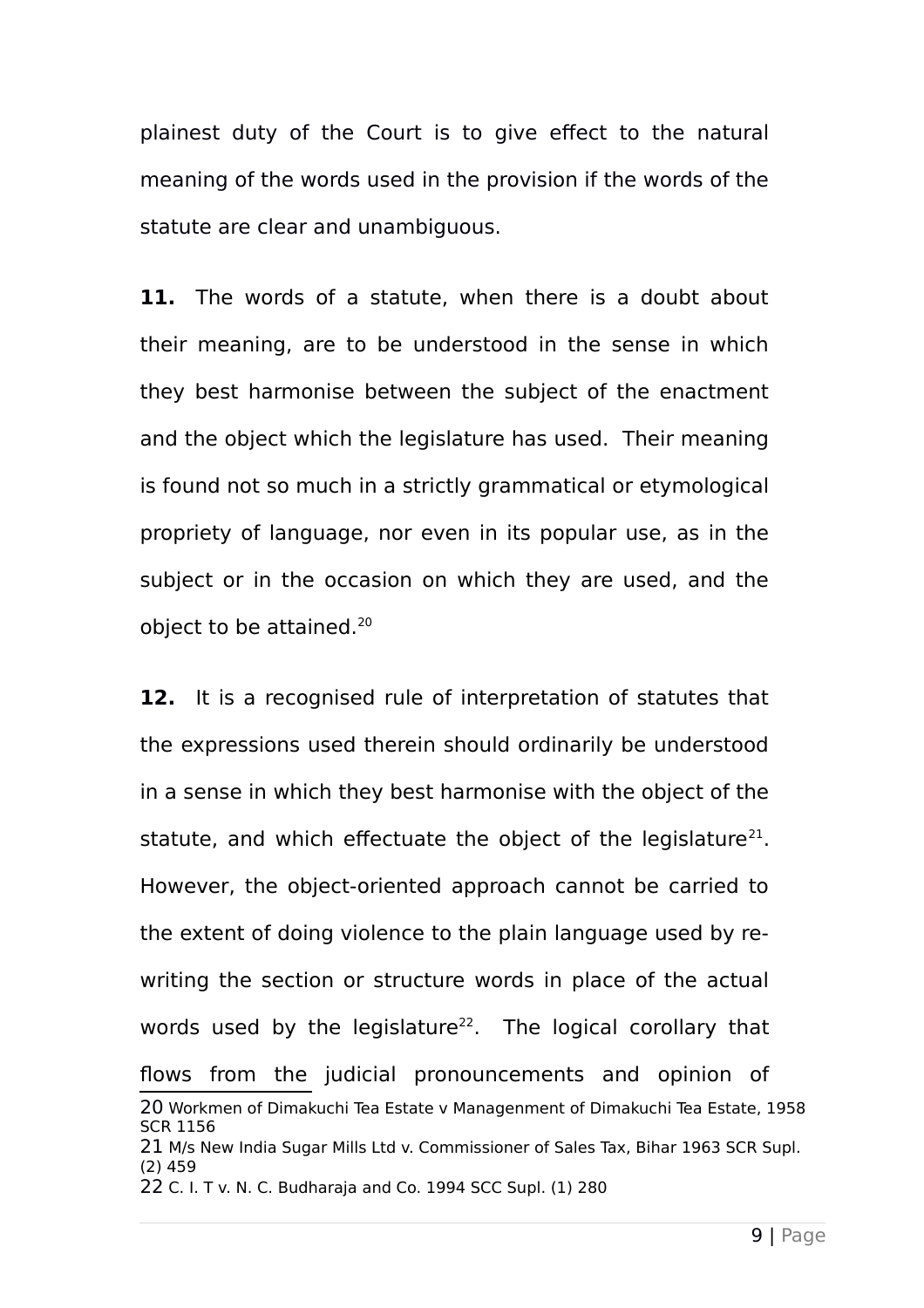reputed authors is that the primary rule of construction is literal construction. If there is no ambiguity in the provision which is being construed there is no need to look beyond. Legislative intent which is crucial for understanding the object and purpose of a provision should be gathered from the language. The purpose can be gathered from external sources but any meaning inconsistent with the explicit or implicit language cannot be given.

**13.** In **Aron Soloman v. Soloman & Co. [23](#page-9-0)** the House of Lords observed that the intention of legislature is a 'slippery phrase'. What the legislature intended can be legitimately ascertained from that which it has chosen to enact, either in express words or by reasonable and necessary implication. A construction which furthers the purpose or object of an enactment is described as purposive construction. A purposive construction of an enactment is one which gives effect to the legislative purpose by (a) following the literal meaning of the enactment where that meaning is in accordance with the legislative purpose or (b) applying a strained meaning where the literal meaning is not in accordance with the legislative purpose. $24$  If that is the case,

<span id="page-9-0"></span>23 1897 AC 22

<span id="page-9-1"></span><sup>24</sup> Bennion on Statutory Interpretation, Fifth Edition Pg. 944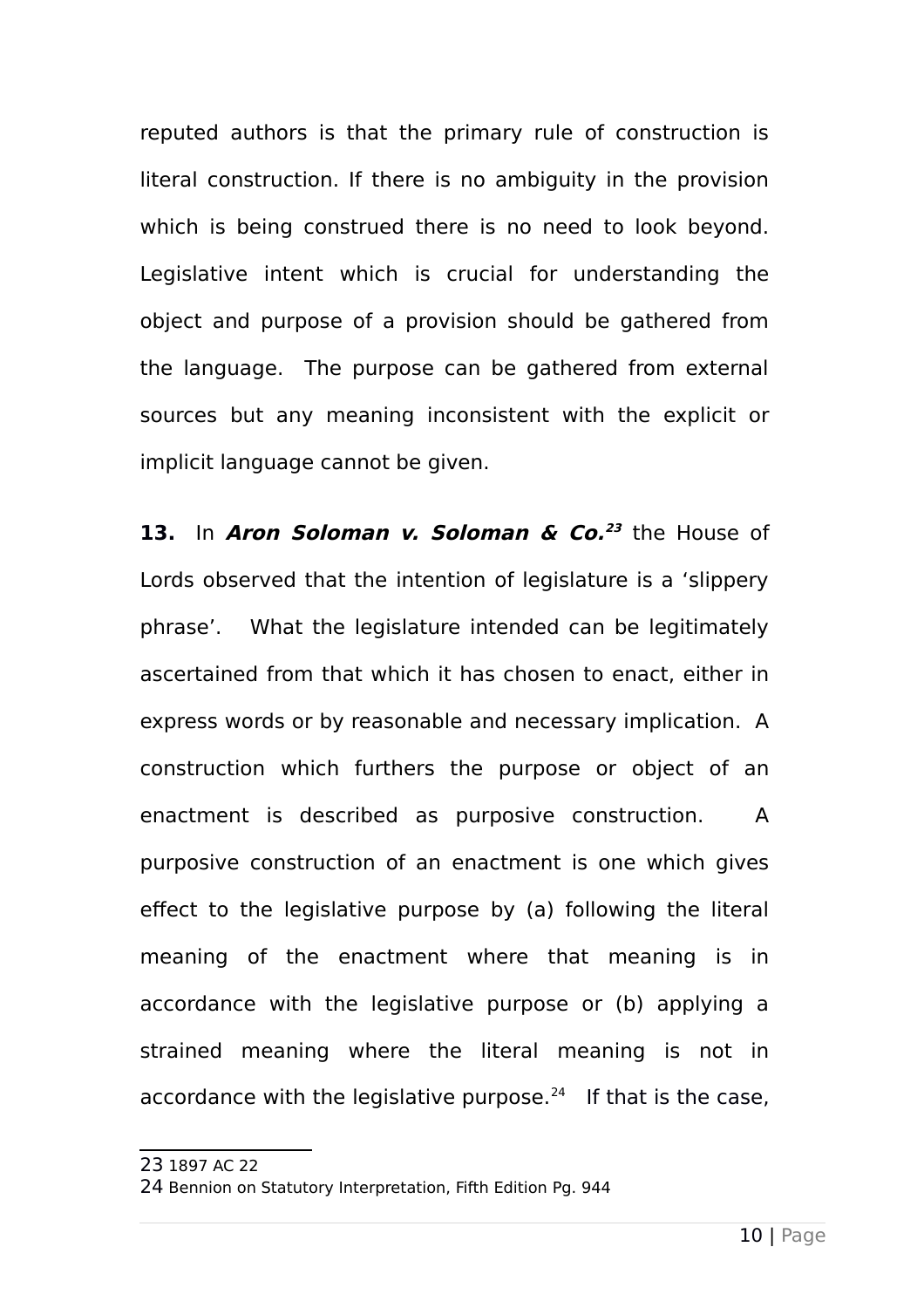there is no gainsaying that purposive interpretation based on the literal meaning of the enactment must be preferred.

**14.** In case of ambiguity this Court has adopted purposive interpretation of statutory provisions by applying rule of purposive construction. In the instant case, the deliberations before the Select Committee and its report and Parliamentary Debates were relied upon by the Respondents in their support to asseverate that the object of Article 342 A is to the effect that the power of the State legislature to identify socially and educationally backward classes is not taken away. Ergo, Article 342 A requires to be interpreted accordingly.

**15.** The exclusionary rule by which the historical facts of legislation were not taken into account for the purpose of interpreting a legislation was given a decent burial by the House of Lords in **Pepper (Inspector of Taxes) v Hart [25](#page-10-0) .** In **Kalpana Mehta and Ors. v. Union of India and Ors. [26](#page-10-1)** , a five Judge Bench of this Court held that the Parliamentary Standing Committee report can be taken as an aid of for the purpose of interpretation of a statutory provision. Wherever the reliance on such reports is necessary, they can be used for assisting the court in gathering historical facts. In accord

<span id="page-10-1"></span><span id="page-10-0"></span><sup>25</sup> 1993 AC 593 26 (2018) 7 SCC 1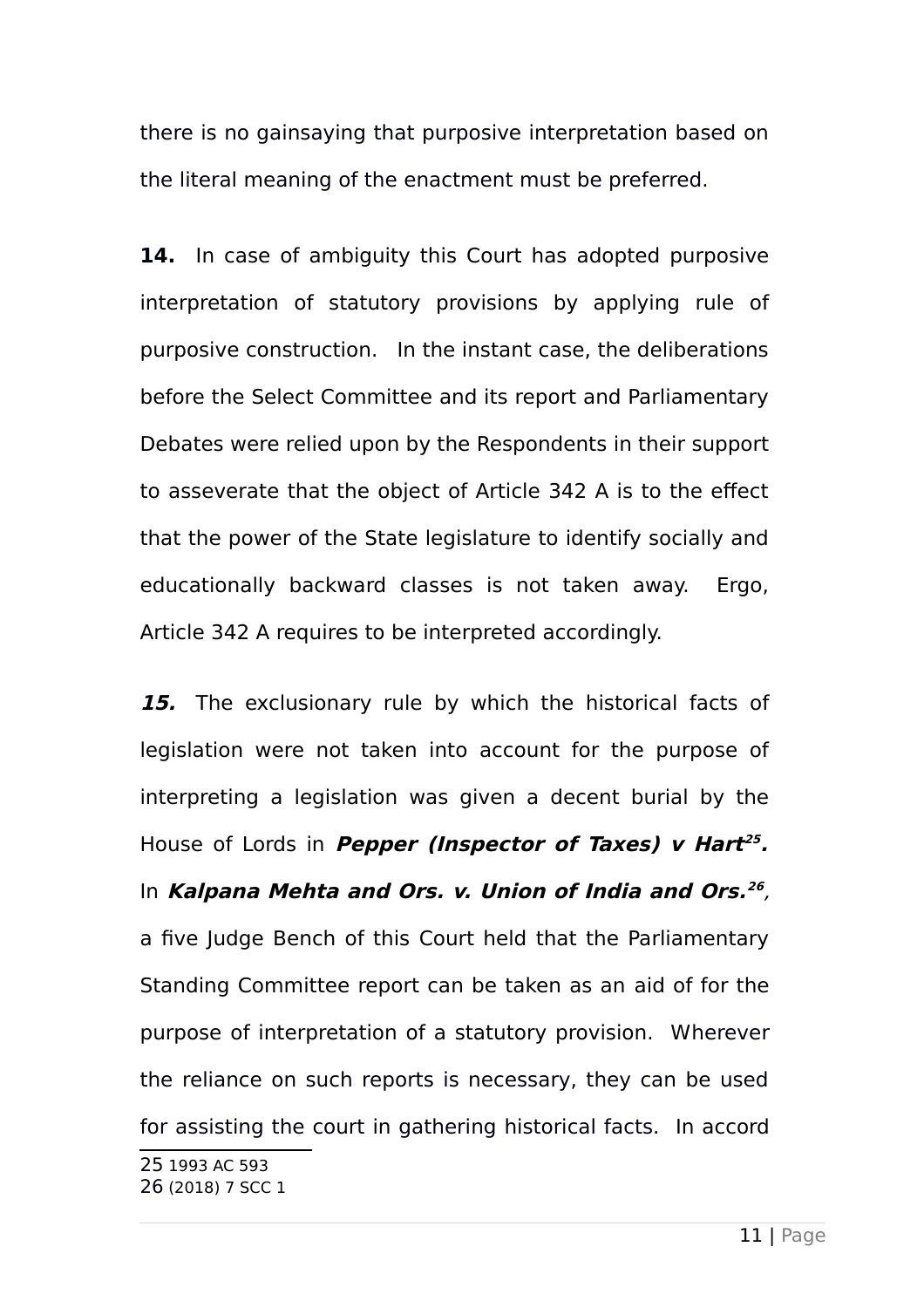with the said judgment, the deliberations of the report of the Select Committee can be utilised as an extrinsic aid for interpretation of Article 342 A, in case there is any ambiguity in the provision.

**16.** In **R v. DPP ex-parte Duckenfield [27](#page-11-0) ,** Laws, CJ, cautioned about the great dangers in treating government pronouncements, however, helpful, as an aid to statutory construction. In **Black-Clawson International Ltd. [28](#page-11-1)** taking the opinion of a minister, or an official or a committee, as to the intended meaning in particular application of a clause or a phrase was held to be stunting of the law and not a healthy development. The crucial consideration when dealing with enacting historical materials is the possibility that Parliament changed its mind, or for some reason departed from  $it^{29}$  $it^{29}$  $it^{29}$ . In **Letang v. Cooper<sup>[30](#page-11-3)</sup>** it was held that enacting history must be inspected with great care and caution. As an indication of legislative intention, it is very far behind the actual words of the Act. While setting out the relevant portions of the report of the Select Committee, Justice Bhat pointed out that the report reflected the opinions of both sides before concluding

<span id="page-11-0"></span><sup>27</sup> [1999] 2 All ER 873

<span id="page-11-1"></span><sup>28</sup> 1975 AC 591

<span id="page-11-2"></span><sup>29</sup> Assam Railways and Trading Co Ltd v. Inland Revenue, 1935 AC 445

<span id="page-11-3"></span><sup>30</sup> [1965] 1 QB 232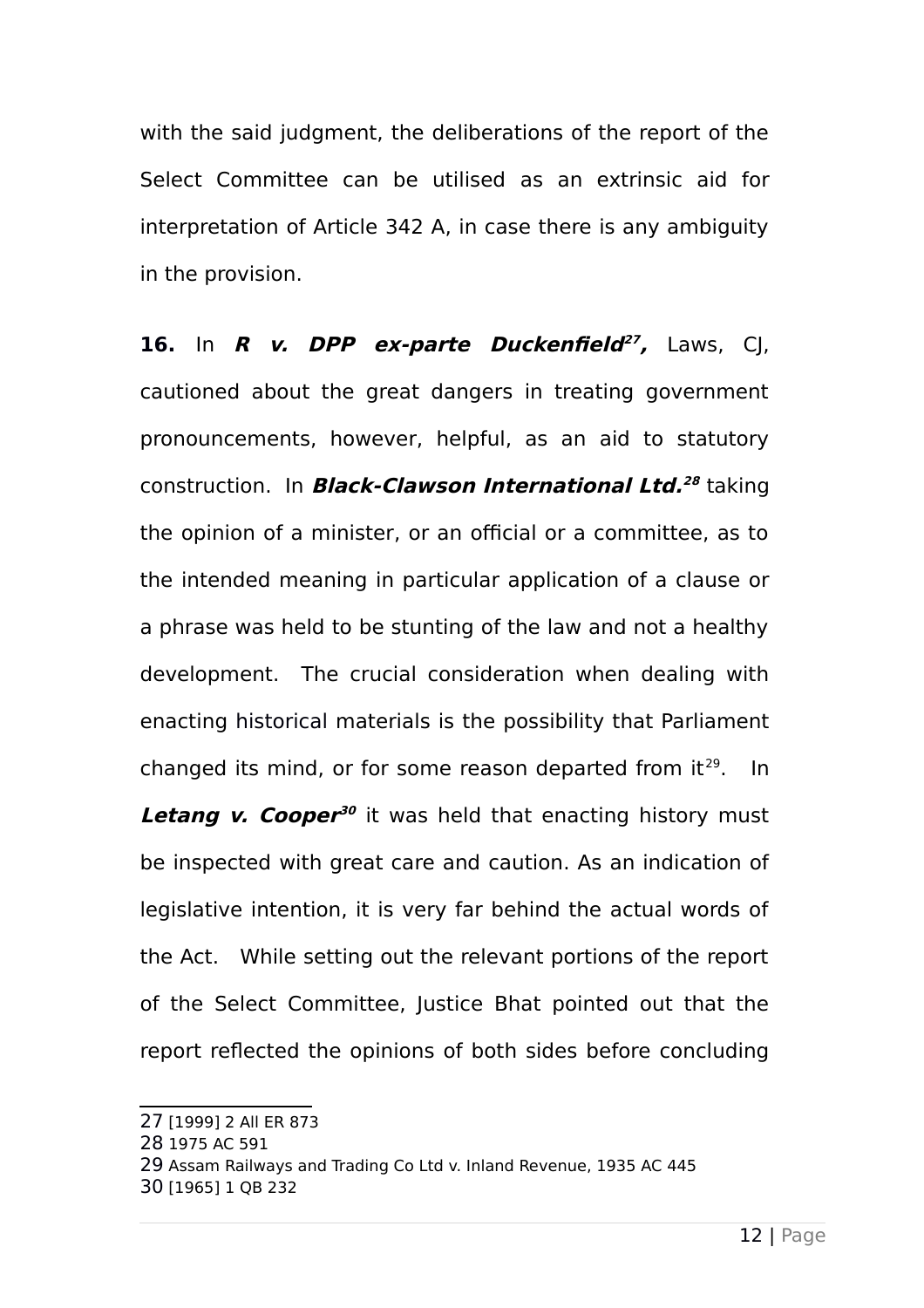that the concern of the States will be considered in accordance with the procedure under Article 341 & Article 342. There is no doubt that the Minister was assuaging the concerns of the Members by stating that the power of the States to identify backward classes is not being disturbed. I am convinced that there is no reason to depart from the text which is in clear terms and rely upon the legislative history to construe Article 342 A contrary to the language. I am not persuaded to agree with the submissions of the learned Attorney General and the other counsel for the States that Article 342 A has to be interpreted in light of the Select Committee report and discussion in the Parliament, especially when the legislative language is clear and unambiguous.

**17.** Where the Court is unable to find out the purpose of an enactment, or is doubtful as to its purposes, the Court is unlikely to depart from the literal meaning<sup>[31](#page-12-0)</sup>. There is no dispute that the statement of objects and reasons do not indicate the purpose for which Article 342 A was inserted. During the course of the detailed hearing of these matters, we repeatedly probed from counsel representing both sides about the purpose for inserting Article 342 A in the Constitution. No satisfactory answer was forthcoming. In

<span id="page-12-0"></span><sup>31</sup> Section 309, Bennion on Statutory Interpretation, 5<sup>th</sup> Edition.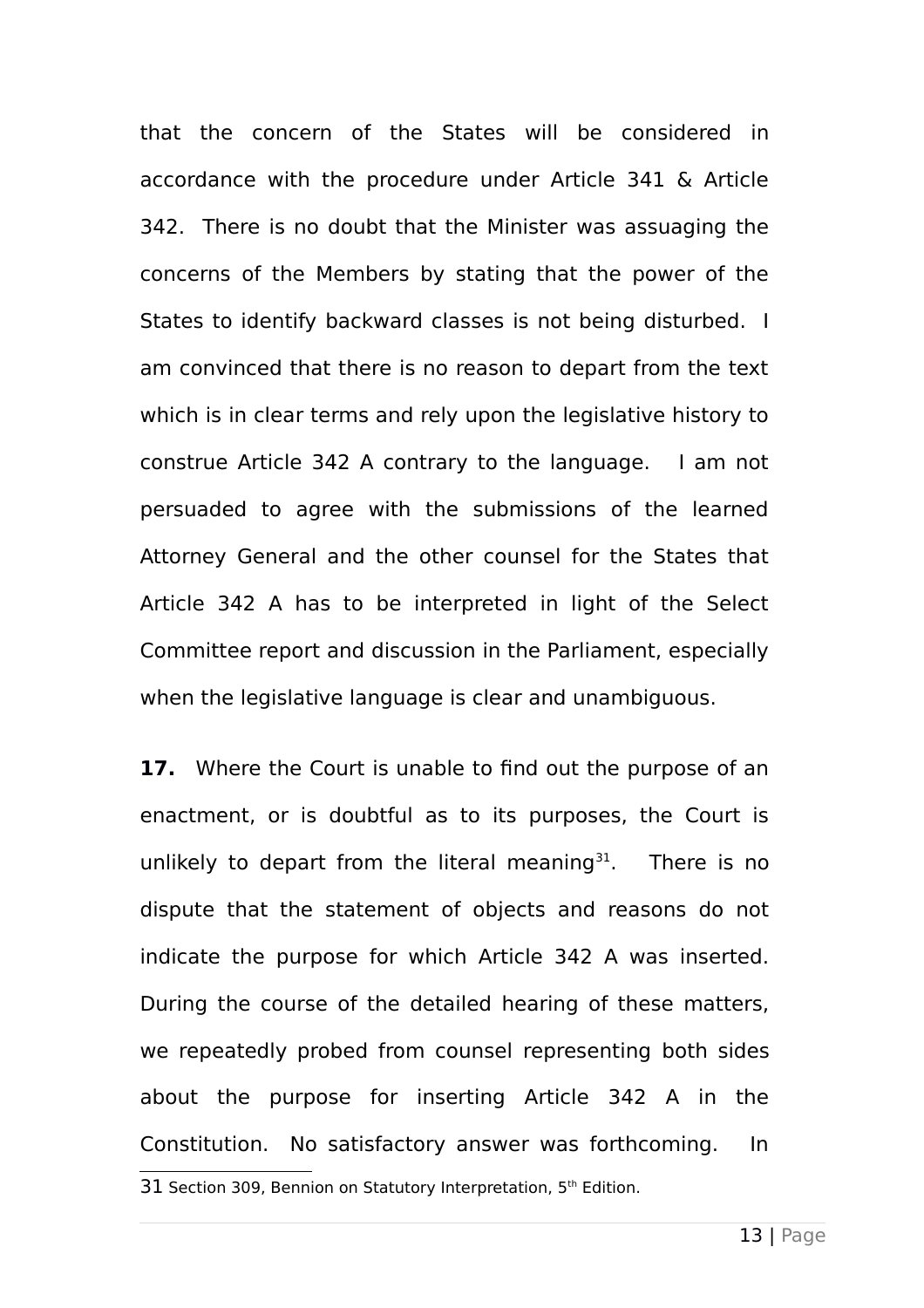spite of our best efforts, we could not unearth the reason for introduction of Article 342 A. As the purpose is not clear, literal construction of Article 342 A should be resorted to.

**18.** Craies culled out the following principles of interpretation of legislation: -

- 1. Legislation is always to be understood first in accordance with its plain meaning.
- 2. Where the plain meaning is in doubt, the Courts will start the process of construction by attempting to discover, from the provisions enacted, to the broad purpose of the legislation.
- 3. Where a particular reading would advance the purpose identified, and would do no violence to the plain meaning of the provisions enacted, the Courts will be prepared to adopt that reading.
- 4. Where a particular reading would advance the purpose identified but would strain the plain meaning of the provisions enacted, the result will depend on the context and, in particular, on a balance of the clarity of the purpose identified and the degree of strain on the language.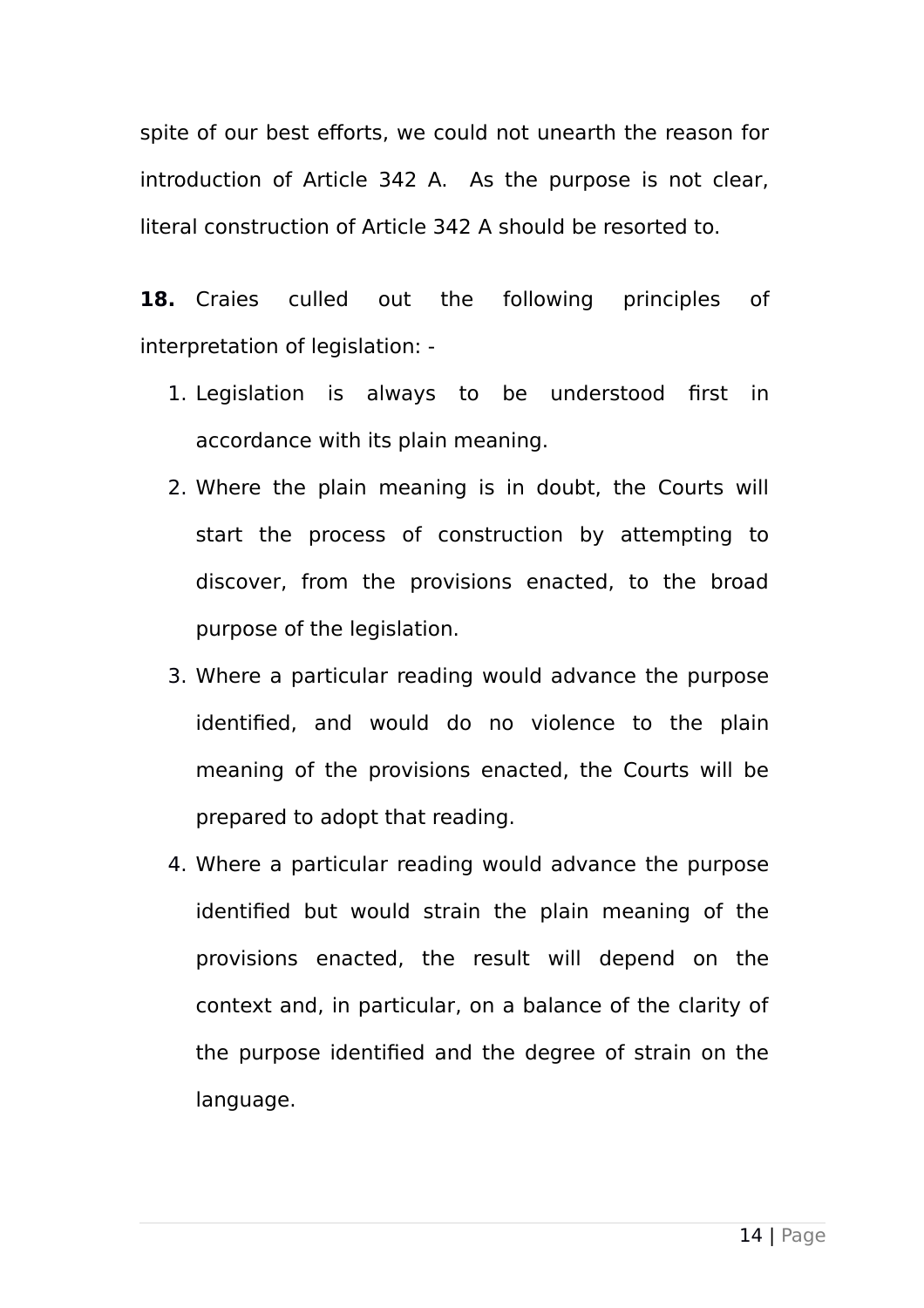5. Where the Courts concluded that the underlined purpose of the legislation is insufficiently plain, or cannot be advanced without an unacceptable degree of violence to the language used, they will be obligated, however regretfully in the circumstances of the particular case, to leave to the legislature the task of extending or modifying the legislation $32$ .

**19.** To ascertain the plain meaning of the legislative language, we proceed to construe Article 342 A of the Constitution of India. Article 342 A was inserted in the Constitution by the Constitution (102nd Amendment) Act, 2017. A plain reading of Article 342 A (1) would disclose that the President shall specify the socially and educationally backward classes by a public notification after consultation with the Governor. Those specified as socially and educationally backward classes in the notification shall be deemed to be socially and educationally backward classes in relation to that State or Union Territory for the purposes of the Constitution. Article 342 A (2) provides that inclusion or exclusion from the list of socially and educationally backward classes specified in the notification under Article 342 A (1)

<span id="page-14-0"></span><sup>32</sup> Craies on Legislation, 9<sup>th</sup> Edition Pg. 643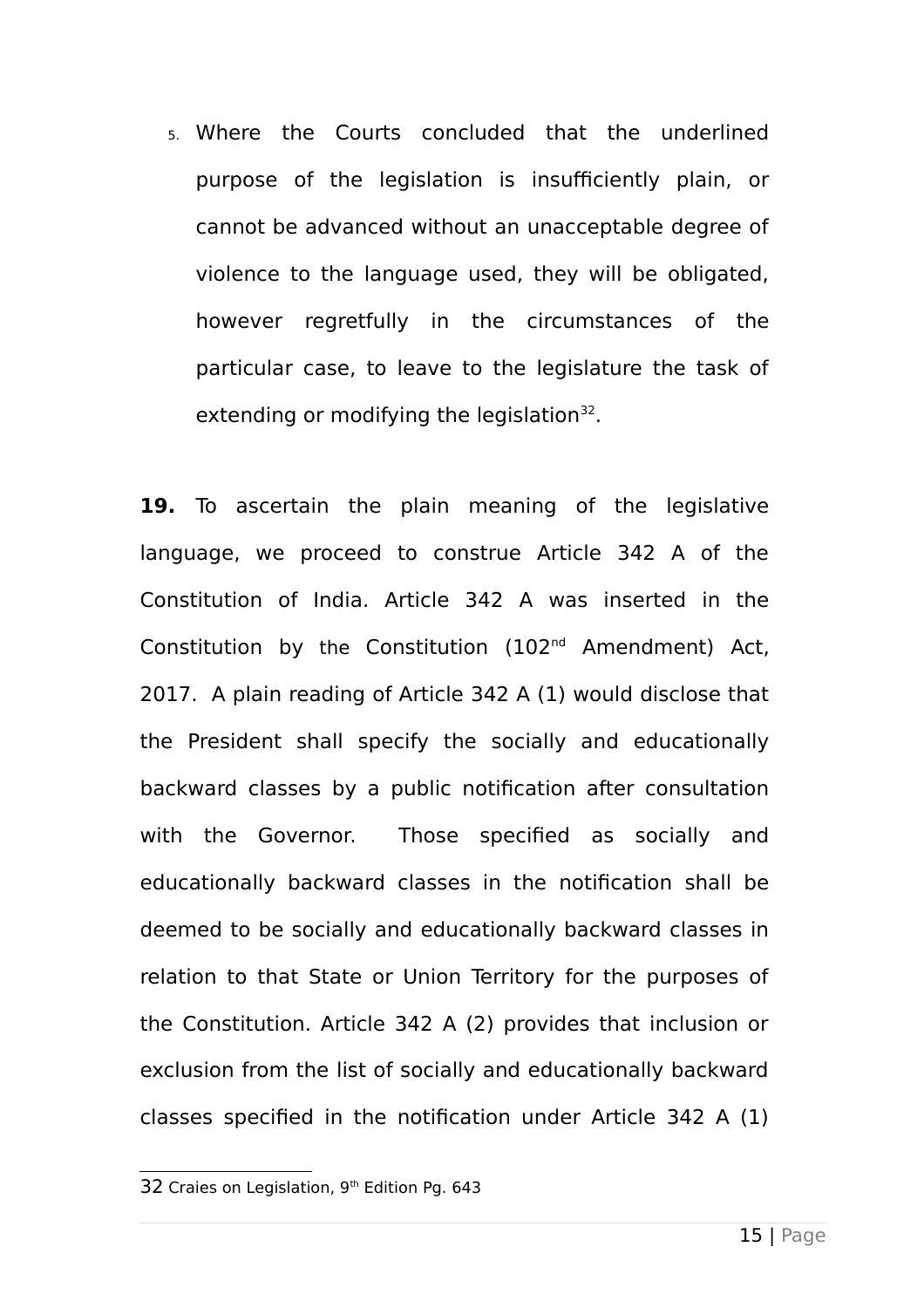can be only done by law made by the Parliament. The word 'Central list' used in Article 342 A (1) had given rise to conflicting interpretations. Article 366 deals with definitions. Sub-Article 26 (C) was inserted in Article 366 of the Constitution by the Constitution (102nd Amendment) Act, 2017 according to which, socially and educationally backward classes shall mean such backward classes as are so deemed under Article 342 A for the purposes of the Constitution. The use of words 'means' indicates that the definition is a hardand-fast definition, and no other meaning can be assigned to the expression that is put down in definition. (See: **Gough v. Gough, (1891) 2 QB 665, Punjab Land Development and Reclamation Corporation Ltd. v. Presiding Officer, Labour Court (1990) 3 SCC 682** and **P. Kasilingam v. P.S.G. College of Technology, 1995 SCC Supl. (2) 348.)** When a definition clause is defined to "mean" such and such, the definition is prima facie restrictive and exhaustive.<sup>[33](#page-15-0)</sup>

**20.** The legislature can define its own language and prescribe rules for its construction which will generally be binding on the Courts<sup>[34](#page-15-1)</sup>. Article 366 (26) (c) makes it clear that, it is only those backward classes as are so deemed

<span id="page-15-0"></span><sup>33</sup> Indra Sarma v. V. K. V. Sarma, (2013) 15 SCC 755

<span id="page-15-1"></span><sup>34</sup> Collins v. Texas, 223 U.S. 288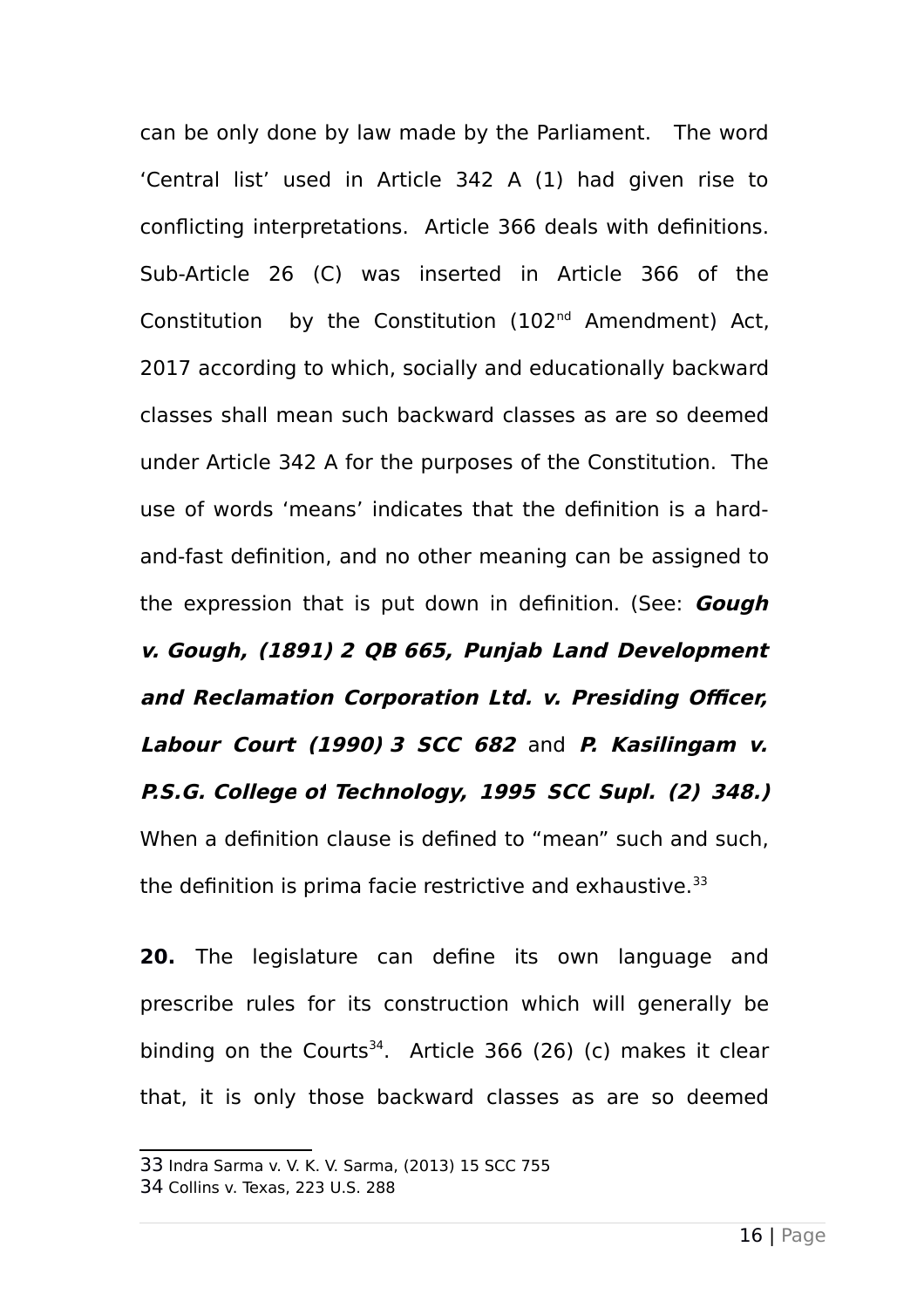under Article 342 A which shall be considered as socially and educationally backward classes for the purposes of the Constitution and none else. No other class can claim to belong to 'socially and educationally backward classes' for the purposes of the Constitution, except those backward classes as are so deemed under Article 342 A of the Constitution.

**21.** This Court in **Sudha Rani Garg v. Jagdish Kumar [35](#page-16-0)** dealt with the word 'deemed' in the following manner: -

"The word 'deemed' is sometimes used to impose for the purposes of a statute an artificial construction of a word or phrase that would not otherwise prevail. Sometimes it is used to put beyond doubt a particular construction that might otherwise be certain. Sometimes it is used to give a comprehensive description that includes what is obvious, what is uncertain and what is, in the ordinary sense, impossible".

**22.** Lord Asquith in **East End Dwellings Co. Ltd v. Finsbury Borough Council [36](#page-16-1)** held that, "if one is bidden to treat imaginary state of affairs as real, one must surely, unless prohibited from doing so, also imagine as real the consequences and incidents which, if the putative state of

<span id="page-16-1"></span><span id="page-16-0"></span><sup>35</sup> (2004) 8 SCC 329 36 [1952] AC 109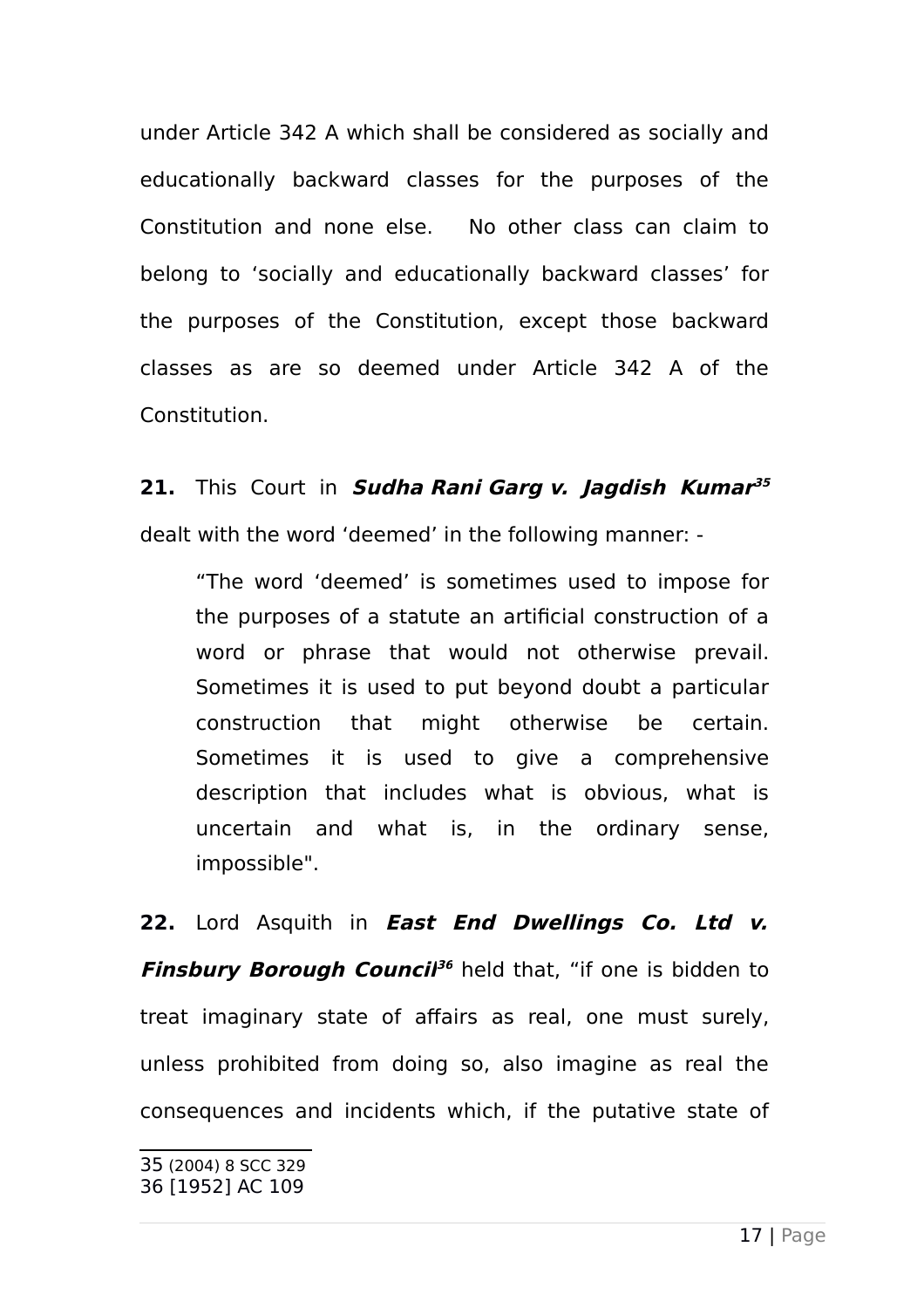affairs had in fact existed, must inevitably have flowed from it or accompanied it. The use of the word 'deemed' in the definition clause as well as in Article 342 A puts it beyond doubt that it is only those backward classes which are specified in the notification that may be issued by the President, who can claim to be socially and educationally backward classes for the purposes of the Constitution.

**23.** There is no equivocacy in the legislative language used in Article 342 A. The ordinary meaning that flows from a simple reading of Article 342 A is that the President after consultation with the Governor of a State or Union Territory may issue a public notification specifying socially and educationally backward classes. It is those socially and educationally backward classes who shall be deemed as socially and educationally backward classes in relation to that State or Union Territory for the purposes of the Constitution. There is no obscurity in Article 342 A (1) and it is crystal clear that there shall be one list of socially and educationally backward classes which may be issued by the President. Restricting the operation of a list to be issued under Article 342 A (1) as not being applicable to States can be done only by reading words which are not there in the provision.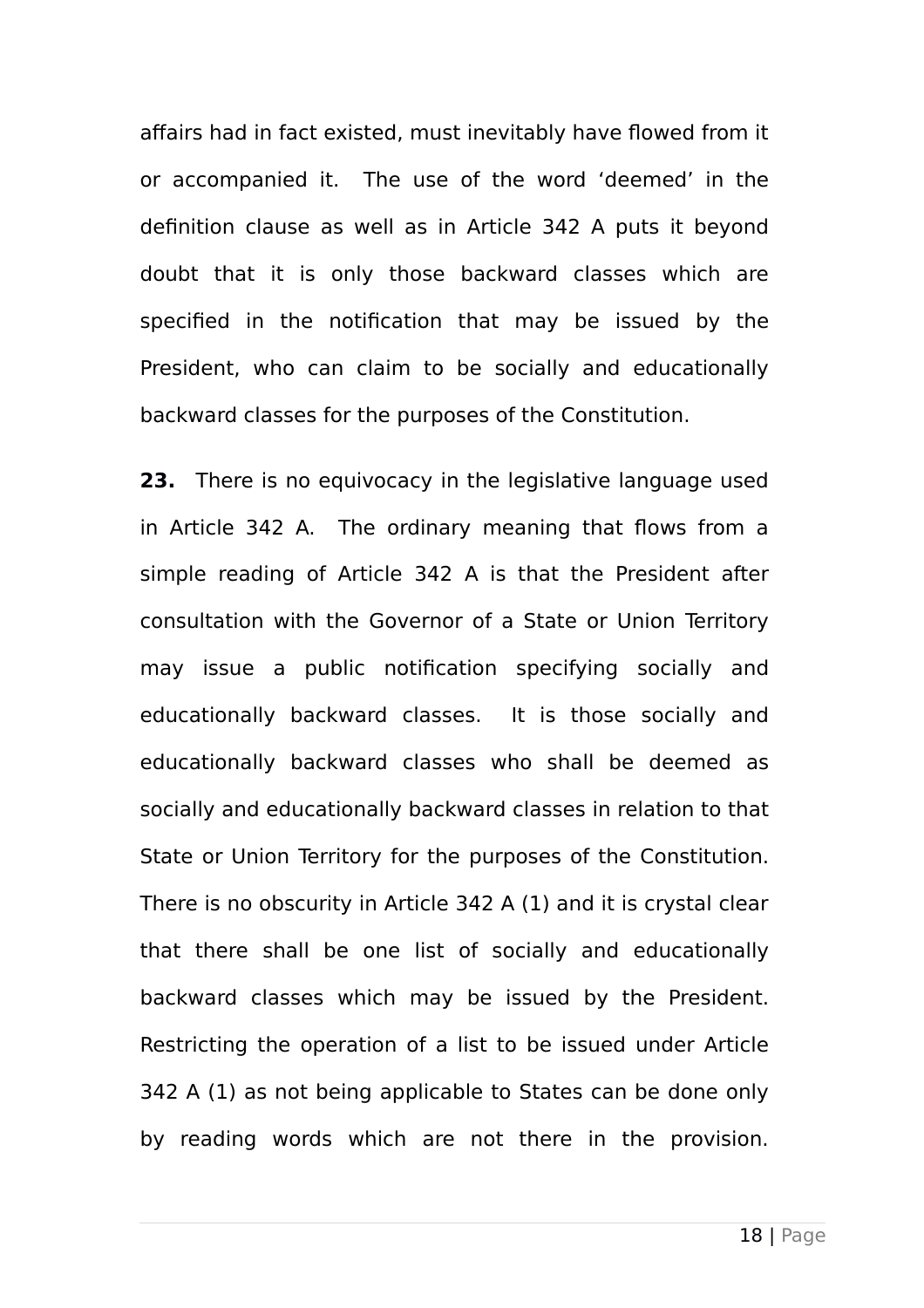According to Aharon Barak, "the structure of the Constitution can be given implicit meaning to what is written between the lines of the text, but it cannot add lines to the text. To do so would be to fill a gap or lacuna, using interpretative doctrines". [37](#page-18-0) There is no reason for reading Article 342 A (1) in any other manner except, according to the plain legal meaning of the legislative language. The words 'Central list' is used in Article 342 A (2) have created some controversy in construing Article 342 A. To find out the exact connotation of a word in a statute, we must look to the context in which it is used<sup>[38](#page-18-1)</sup>. No words have an absolute meaning, no words can be defined in vacuo, or without reference to some context<sup>[39](#page-18-2)</sup>. Finally, the famous words of Justice Oliver Wendell Holmes Jr. "the word is not a crystal transparent and unchanged; it is a skin of a living thought and may vary in colour and content according to the circumstances and the time in which it is used". [40](#page-18-3)

**24.** Article 342 A (2) provides that inclusion or exclusion from Central list of socially and educationally backward classes specified in a notification issued under Sub-Clause 1 37 Barak supra, 374. 38 Nyadar Singh v. Union of India 1988 4 SCC 170

- <span id="page-18-2"></span><span id="page-18-1"></span><span id="page-18-0"></span>39 Professor HA Smith cited in Union of India v. Sankalchand Himmat Lal Seth [1977) 4 SCC 193
- <span id="page-18-3"></span>40 Towne v. Eisner, 245 U.S. 425 (1918)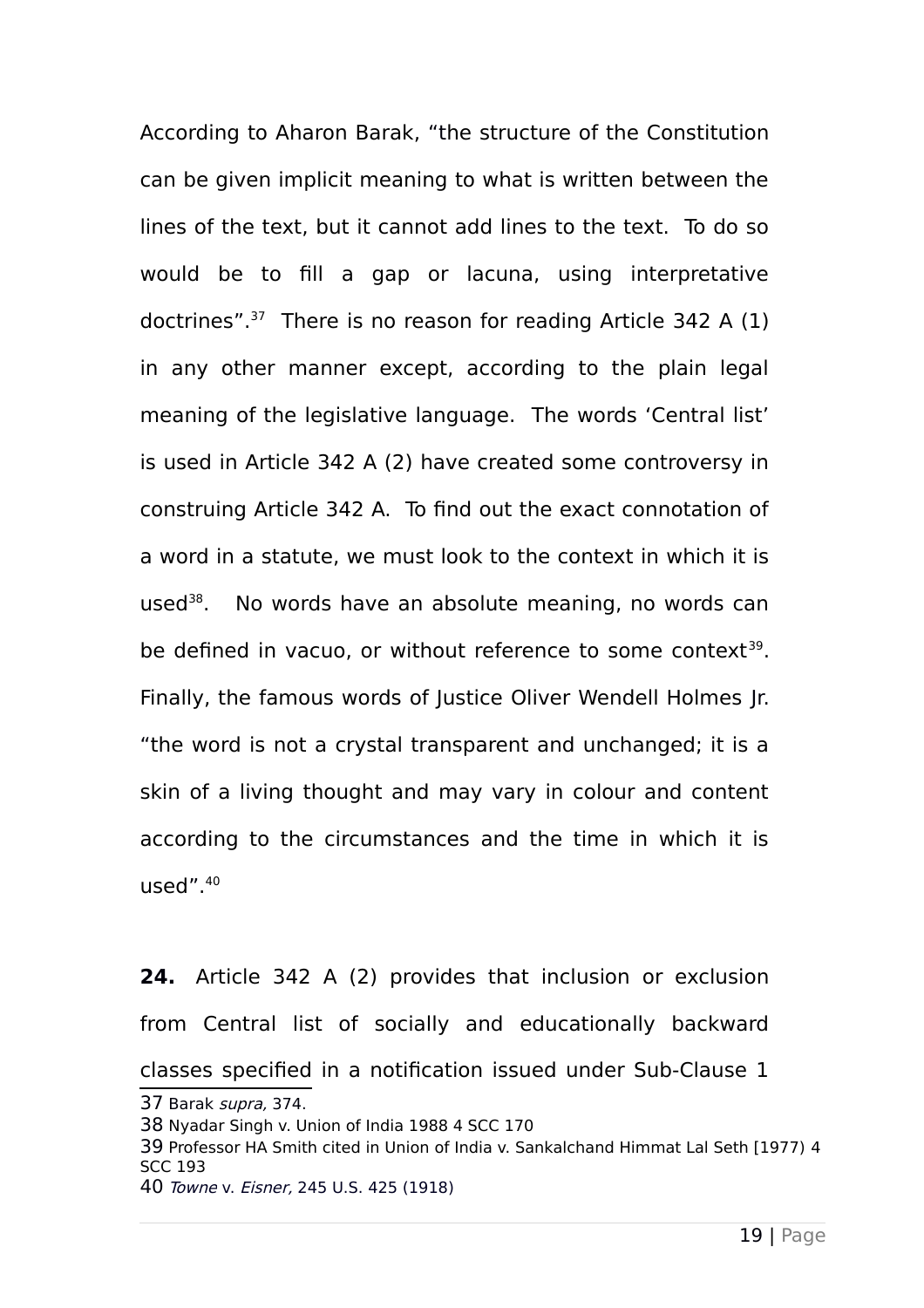can be done only by the Parliament. A plain reading of the provision can lead to the following deduction: -

- a. There is a notification issued by the President under clause (1).
- b. The notification specifies socially and educationally backward classes.
- c. Inclusion or exclusion can be done only by law made by the Parliament.
- d. Save otherwise, the notification shall not be varied by any subsequent notification.
- e. The list notified is referred to as "Central list".

**25.** I find it difficult to agree with the submissions made on behalf of the Respondents that the use of words 'central list' would restrict the scope and amplitude of the notification to be issued under Article 342 A (1). There is only one list that can be issued by the President specifying the socially and educationally backward classes and only those classes are treated as socially and educationally backward classes for the purposes of the Constitution. Taking cue from the National Commission for Backward Classes Act, 1993, the Respondents argued that the words 'Central list' is with reference only to appointments to Central services and admission in Central educational institutions. Reading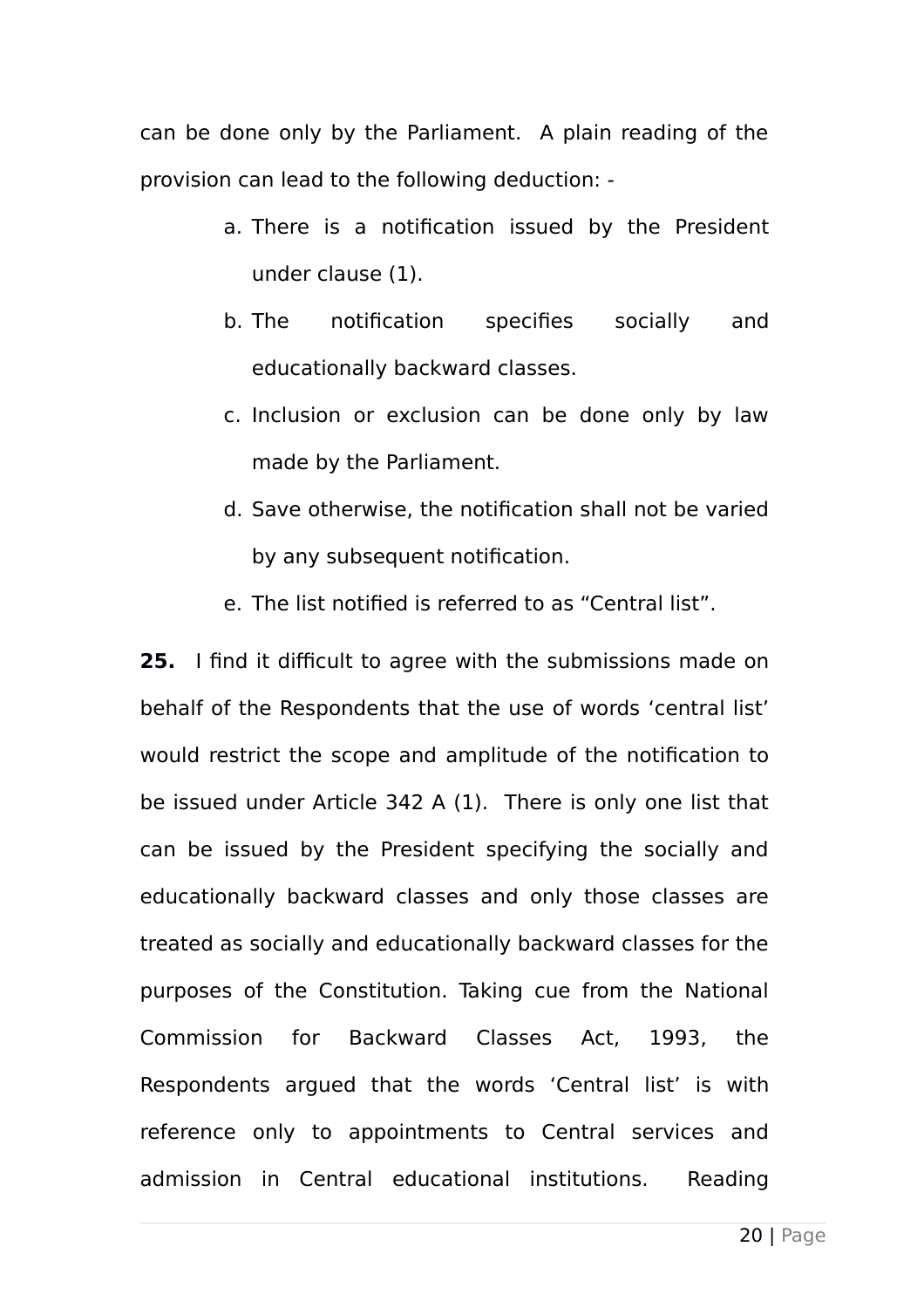'Central list' in that manner would be curtailing the width of Article 342 A (1). If so read, the sweep of Sub-Clause (1) shall be minimized. Moreover, to achieve the said meaning, words which are not in Article 342 A (1) have to be read into it. Contextually, the words Central list in Article 342 A (2) can be only with reference to the list contained in the notification which may be issued under Article 342 A (1). It is well settled law that the provisions of the Constitution have to be harmoniously construed and it is apparent from Article 342 A (1) and (2) that there is no scope for any list of socially and educationally backward classes, other than the list to be notified by the President. As the other expressions 'for the purposes of the Constitution' and 'unless the context otherwise requires' have been dealt with by Justice Bhat, I have nothing more to add to the construction placed by him on the said expressions. To avoid any confusion, I endorse the conclusion of Justice Ashok Bhushan on question Nos. 1, 2 and 3 and the final order proposed in Para No. 444 of his judgment. Insofar as question Nos. 4, 5 and 6 are concerned, I am in agreement with the opinion of Justice S. Ravindra Bhat.

**26.** A conspectus of the above discussion would be that only those backward classes included in the public